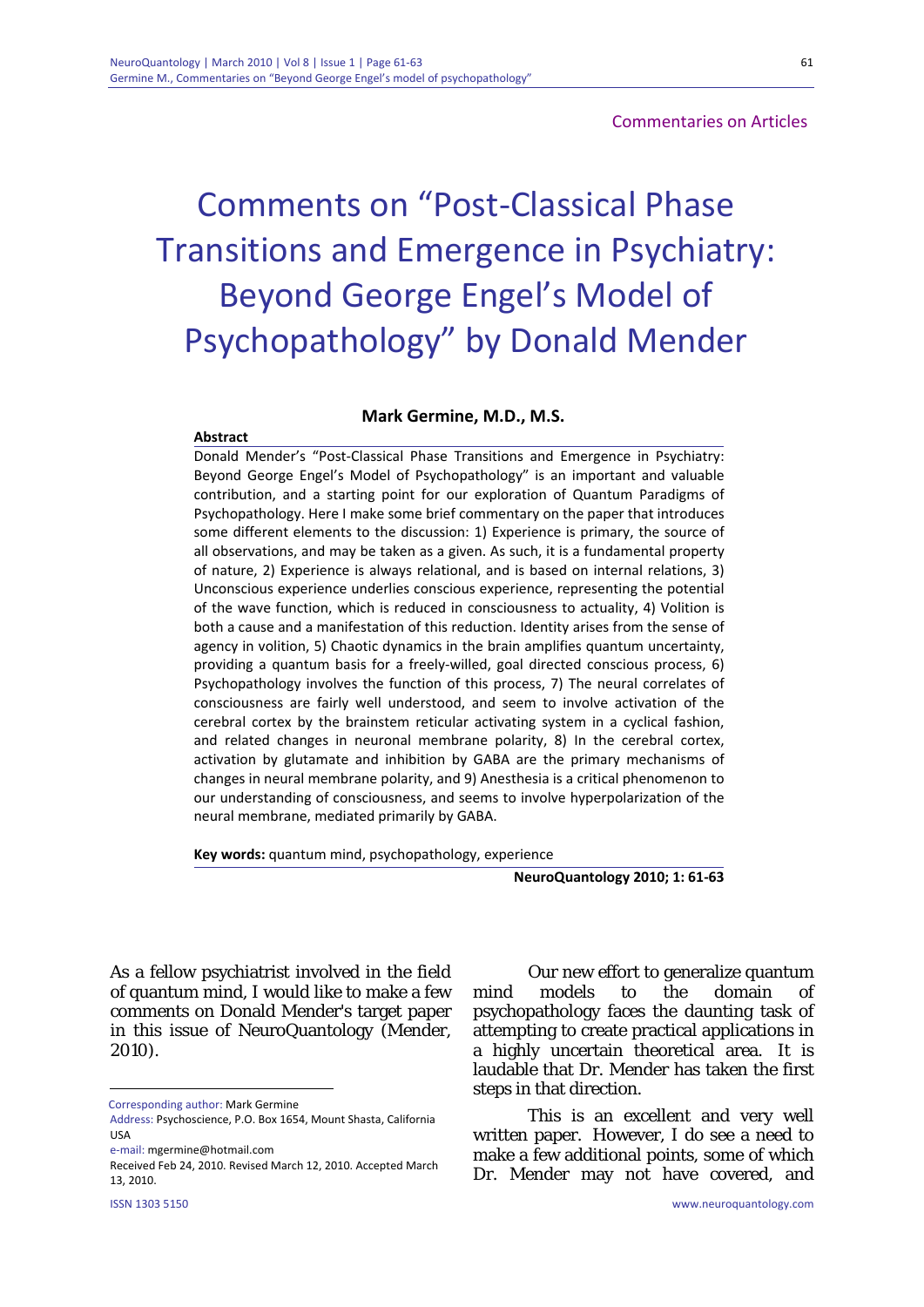62

others of which might be subject to divergent opinions:

1) Experience as the source for all of our observations is the most fundamental reality within the framework of empirical philosophy. Therefore, experience must be accepted as an epistemological given.

2) All attempts to derive the emergence of experience from matter have failed. Eliminative materialism cannot be used as a framework to explain away experience. Human experiences, including those of scientists, are qualitatively different from the matter and energy in our brains, and it is the interface between those dual aspects of reality that is the proper subject of science. In that sense, experience is a fundamental property of nature.

3) Experience is always relational, e. g. it relates a subject to object, to another subject, etc. These relations, I believe, are internally latent and hence fundamentally quantum precisely because of this internal latency. The psychiatrist does not relate to the patient based on some objective construct external to his or her mind. The experience of the patient is internal to the psychiatrist, and, hopefully, vice-versa. The opposing theory of external relations leads ineluctably to self-contradictory refutation whose only alternative is the counter-therapeutic stance of solipsism.

4) Most experience relevant to psychotherapy is unconscious. In support of this principle, if we look at the event related potential (ERP), we see unconscious events earlier than conscious recognition of a stimulus occurring at perhaps 275 ms. Hence, it appears that we are only conscious of a portion of the information we take in through the senses, and are very often unconscious of our own emotions and motivations.

5) Anatomically the emergence of consciousness necessarily involves the reticular activating system (RAS) in the brainstem and thalamus. There is a process that goes up the neuroaxis to the cerebral cortices and back and which is thought to be manifested in the ERP positive and negative wave forms. The process seems to involve successive functions of figure/ground separation, emotional valence, awareness,

meaning, and action. Thus, the emergence of consciousness has clear neurological underpinnings, which are fairly well understood.

6) The paradigm of consciousness emerging from the unconscious has a striking parallel to the selective genesis of an observed particle from the collapse of the quantum wave function. The multilayered unconscious is potentially decomposable, like the Fourier-superpositionality of the wave function.

7) Free will is one of the primary reasons for thinking consciousness is quantum, insofar as Von Neumann's interpretation of the quantum operator entailed by the uncertainty principle implies the volition of a measuring subject. Volition according to Sartre and others is also a major hallmark of consciousness. In order to safeguard the well-being and relieve the suffering of a patient, unspoken assumptions about volition, not only under girding praxis in the philosophy of mind but also intimately related to quantum measurement, must be examined with respect to unconscious transferential and countertransferential motivations.

8) The problem of identity is of paramount importance to the problems of mind, free will and psychopathology. We view ourselves as existentially separate entities, each with his or her own sense of agency or volition. Again, classical eliminative materialism can't help us here. The experience of authentic individual being entails volitionally directed doing. To the extent that the experience of being implies praxis via free will, the quantum underpinnings of existential experience in terms of the Von Neumann framework would be quite a fruitful area of exploration for students of psychopathology.

Apart from these interrelated considerations, I have a few wider ranging comments.

1) It has been an assumption that consciousness is a process in time that proceeds causally from the past to the future. It is possible that the process can also work in the opposite direction, i. e. teleologically, without violating physical laws such as quantum unitarity. Such a process, if